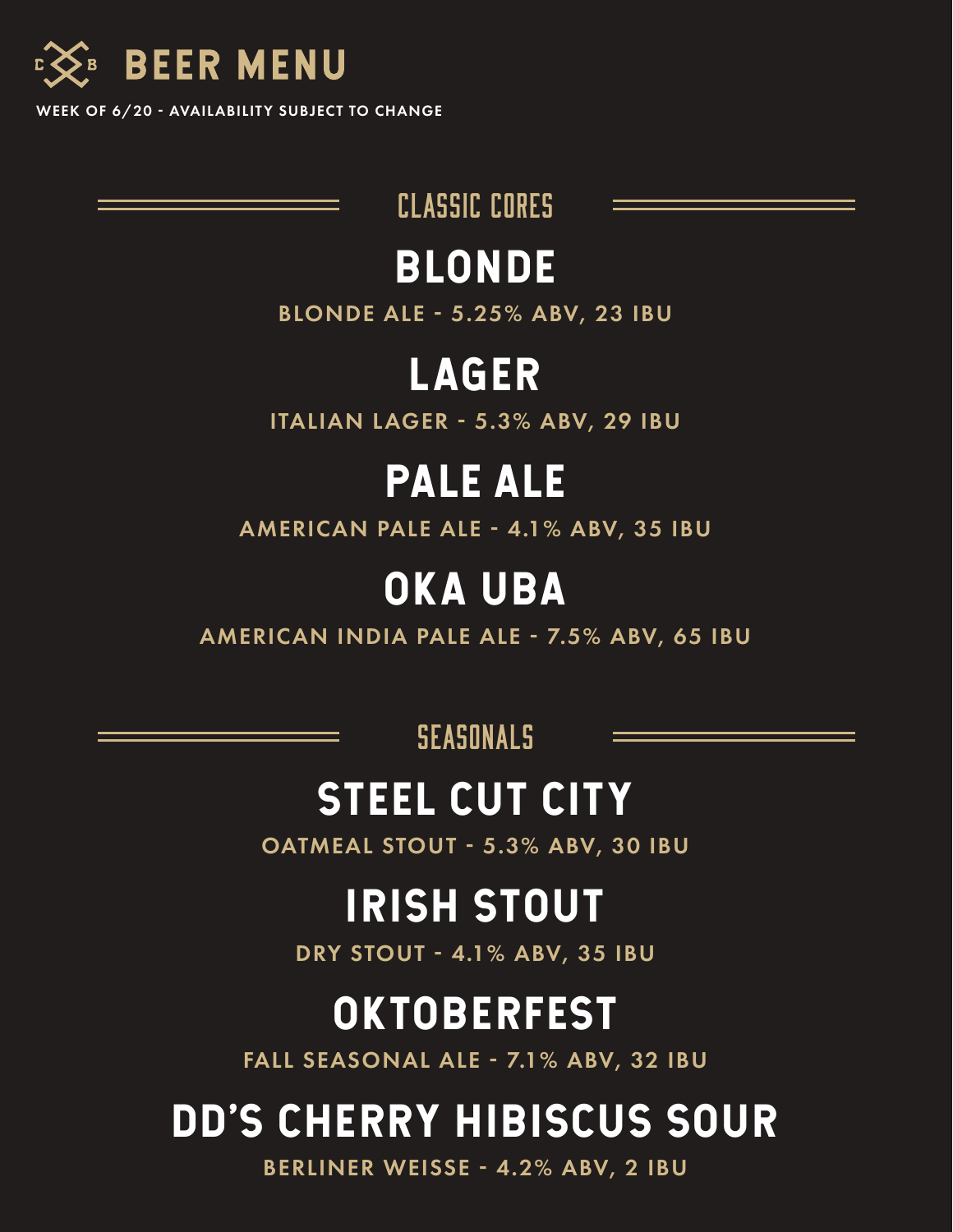

WEEK OF 6/20 - AVAILABILITY SUBJECT TO CHANGE PILOTS & SMALL BATCH

hop forward

#### PAPA'S PALE

AMERICAN PALE ALE -6.2% ABV, 34 IBU

## RECORD SESSION IPA

**SESSION IPA - 3.8% ABV, 35 IBU** 

# EVENT HORIZON

GALAXY SMaSH HAZY AMERICAN IPA - 5.5% ABV, 36 IBU

## RIVERBEND RYE IPA

SOUTHERN RYE IPA - 6.2% ABV, 42 IBU

sours

### SQUEEZE THE DAY

BLUEBERRY LEMON SOUR - 4.2% ABV, 2 IBU

### BASIC BEACH

UNFRUITED BERLINER WIESSE -4.2% ABV, 2 IBU

\* ADD SYRUP: WOODRUFF, MIXED BERRY, APRICOT, OR MANGO

barrel aged

# CABERNET SAUVIGNON BARREL-AGED IMPERIAL OATMEAL STOUT

10.5% ABV, 61 IBU